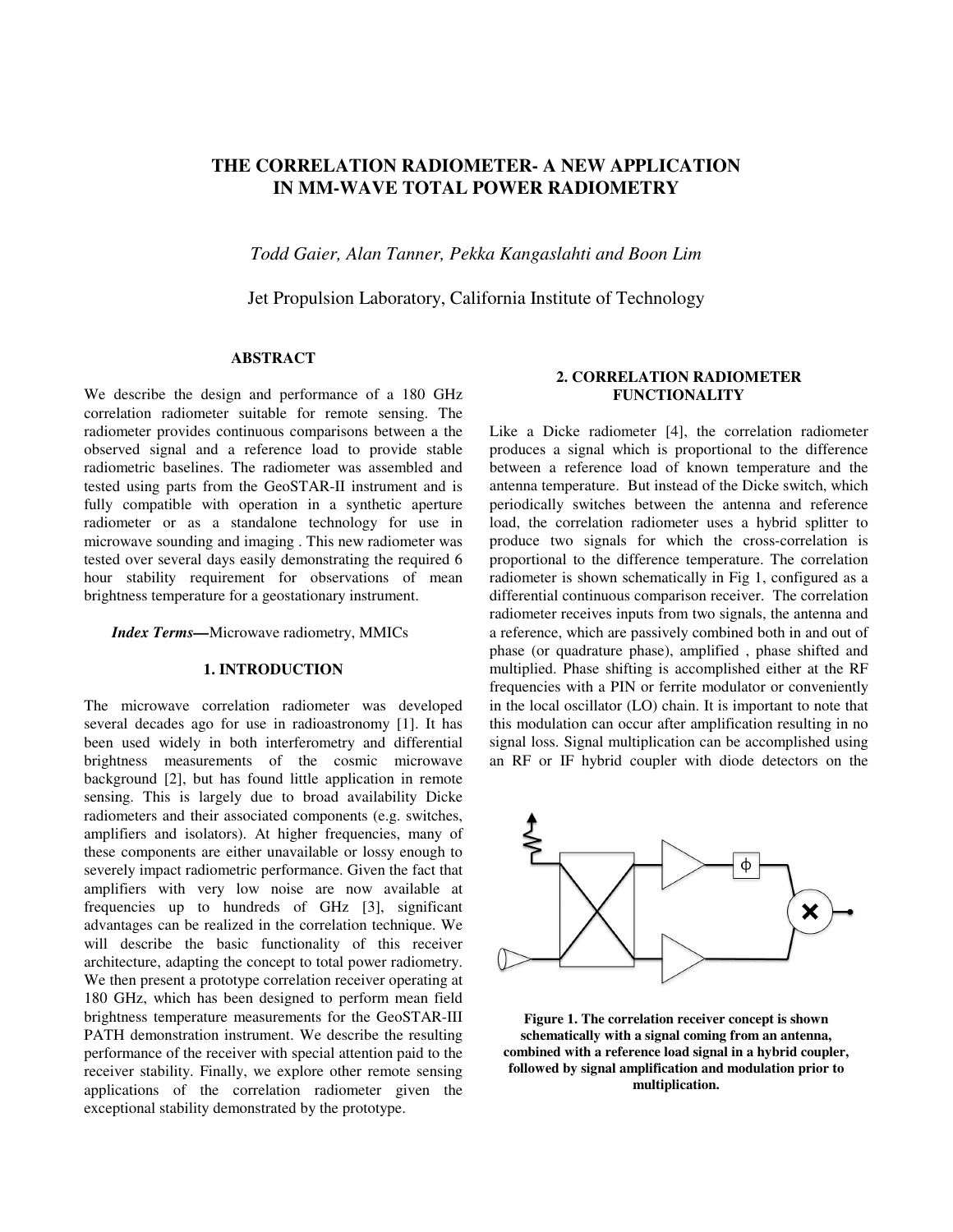outputs or as a signal processing product after IF digitization. Since the signal paths pass through both amplification chains, amplifier gain fluctuations are common mode in the differential output and are therefore reduced by many orders of magnitude. The function of the phase switch is negate back end biases caused largely by digitizer offsets, signal leakage, etc. This circuit also provided a means to resolve the phase of the correlation-- which may drift with instrument temperature, amplifier gain drift, etc.

 The ideal correlation radiometer is calibrated purely with knowledge of the effective receiver noise temperature,  $T_R$ , and the ambient temperature of the hybrid load,  $T_o$ , as measured directly with on-board temperature sensors. In the practical system one must also correct second-order effects of correlation null-offset,  $\rho_0$ , that is caused by leakages between receivers through the hybrid coupler, and correlator efficiency, E<sub>c</sub>, which is degraded by passband mismatches between the two receiver chains. These estimates are combined to estimate antenna brightness temperature,  $T_A$ , from the observed complex correlation,  $\rho_A$ , as

$$
T_A = \frac{E_c T_o - |\rho_A - \rho_o|(T_o + 2T_R)}{E_c - |\rho_A|} \tag{Eq 1}
$$

when  $T_A < T_o$ .

 The sensitivity and stability of the receiver have been calculated in [5] including effects of noise temperature fluctuations and higher order terms from residual amplitude imbalance in the various phase states and with complex correlation affords a  $\sqrt{2}$  performance improvement over a balanced duty cycle Dicke radiometer of equal noise temperature.

## **3. THE GEOSTAR CORRELATION RADIOMETER**

The correlation radiometer is ideally suited to measure the mean field brightness temperature (or "zeroth visibility") of the GeoSTAR [6] instrument, as the architecture already includes the phase shifted LO and an array of digital correlators. Our test architecture is shown in Fig 2 and a photograph of the test set is shown in Fig 3a. The receiver comprises a feed horn, waveguide hybrid coupler, waveguide mounted reference load, a pair of MIMRAM downconverter modules [3], a multiplied LO subsystem with phase shifters, digitizers and an FPGA-based correlator. The receiver covers the frequency range 165-183 GHz with a 1 GHz IF band selectable by tuning the LO frequency.

 The GeoSTAR design requires elements near the center of the array, placed on an irregular grid, in order to adequately sample the u-v plane with a cropped field designed for alias suppression [7]. These extra elements provide an ideal location in the array for the correlation receiver since the input hybrid coupler may then be mechanically integrated into the LO distribution manifold.

# **4. EXPERIMENTAL RESULTS**

The correlation radiometer was operated in the laboratory for a period of 3 days. During this time it observed targets ranging from 77 K to 320 K. No attempt was made to temperature control the system and it operated in an ambient environment which varied naturally by ~5 K. The radiometer was measured to have a noise of 700 K, consistent with the MIMRAM module noise temperature and 0.5 dB loss from



**Figure 2. 180 GHz correlation radiometer block diagram. The receiver uses parts developed for the GeoSTAR instrument, reconfigured as a total power radiometer.**